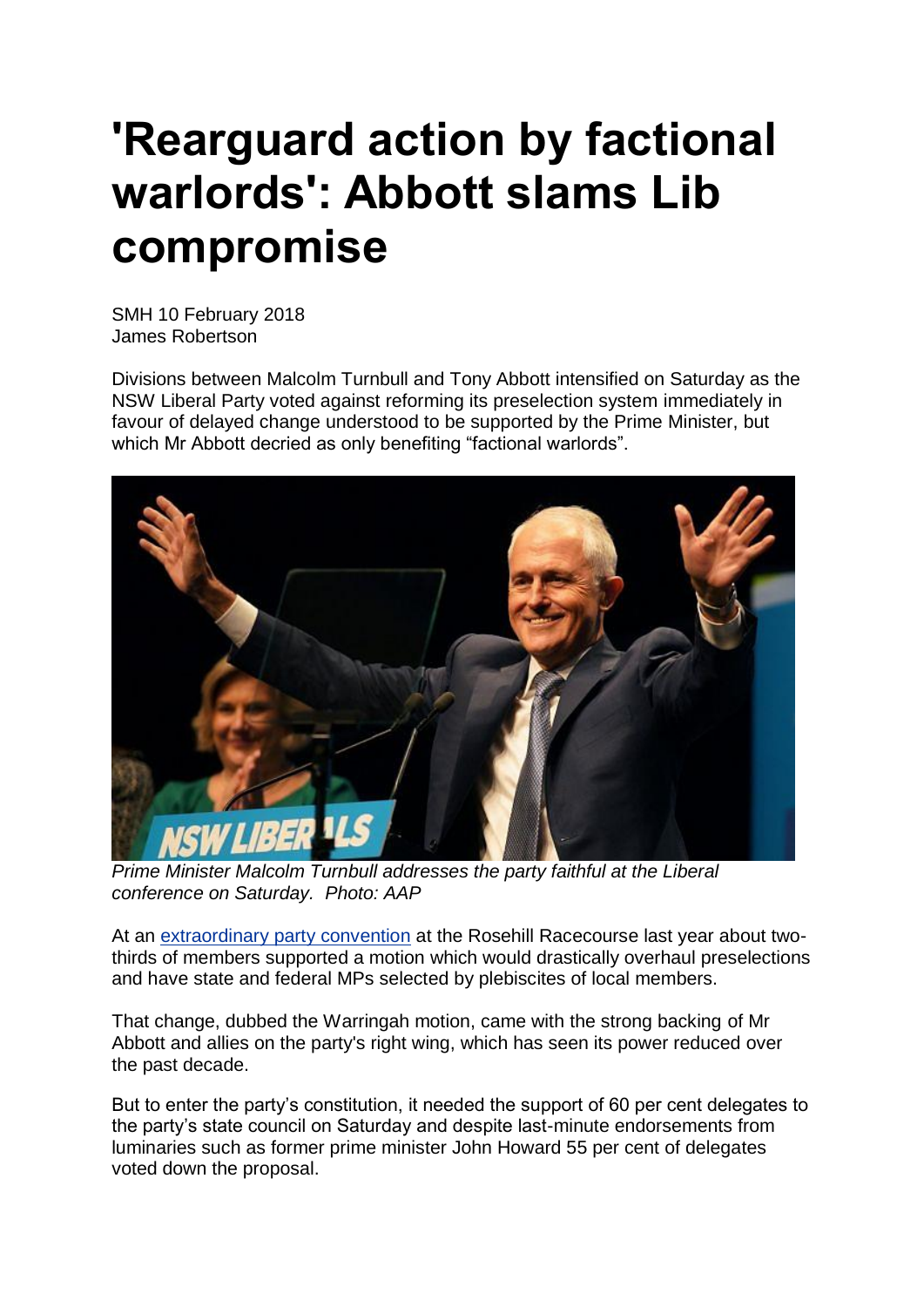

*Tony Abbott outside the conference. Photo: AAP*

After a marathon debate, party delegates instead voted for a compromise solution that would delay reforms until after the next state and federal elections, or up to five years and retain some role for party officials.

"There is one motion that represents the will of the members and there is another that represents a rearguard action by factional warlords," Mr Abbott said before the vote.

The alternative Bennelong motion, which is supported by several senior Liberals, will bind the party factions behind a compromise.



*Call for unity: NSW Premier Gladys Berejiklian. Photo: AAP*